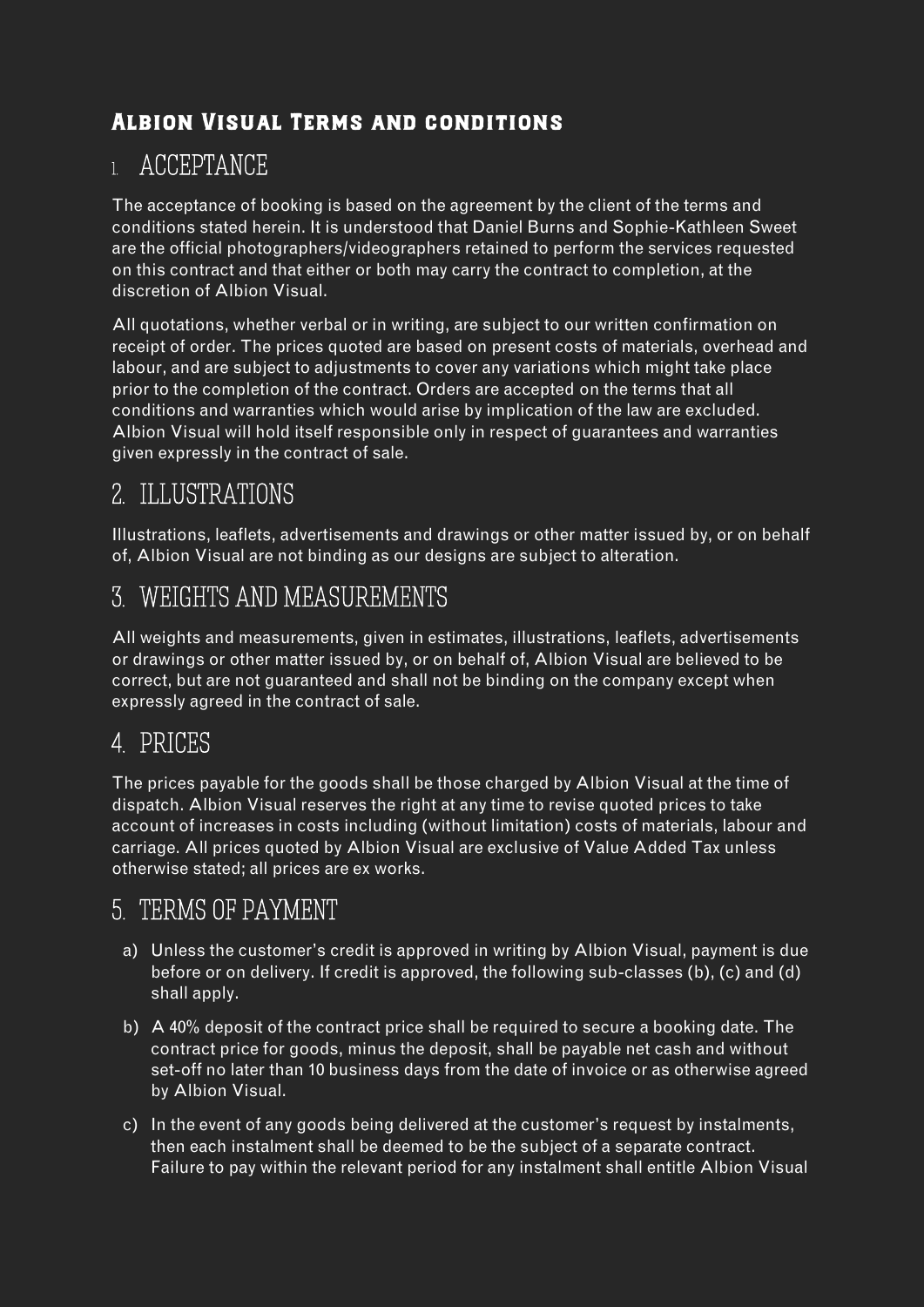to suspend deliveries of the goods pending payment without prejudice to any other remedy available to Albion Visual.

- d) In the case of payment plans, all terms of the plan are to be agreed by Albion Visual and confirmed in writing. Albion Visual shall require a 20% non-refundable deposit of the quoted amount to confirm a booking date, the deposit payment will be required a minimum of 5 business days prior to the desired booking date, otherwise the date shall be pushed back until this payment is received. The remainder of the payment is to be paid in pre-agreed monthly instalments over a maximum period of 6 months after the date of booking. Failure to pay within the relevant period for any instalment shall entitle Albion Visual to take legal action provided no other remedy is found by agreement of both parties.
- e) Albion Visual shall be entitled to charge simple interest on any part of the price not paid by its due date from that date until payment at the rate of 2% per month.
- f) The time hereinbefore mentioned for payment for goods is of the essence of this contract. No delay, for whatever case, in using products and no alleged defects shall entitle the customer to delay payment.
- g) In the case of wedding packages, Albion visual will require an upfront nonrefundable deposit of 20% of the quoted amount to confirm a booking date. The payment of this deposit is required a minimum of 3 months prior to the booked date. A further non-refundable 20% deposit of the quoted amount will be required a minimum of 4 weeks prior to the booking date. A further 40% payment of the quoted amount will be required a minimum of 5 working days after the booking date. The final 20% payment of the original quoted amount plus any additional costs (i.e. extra prints, extra hours of coverage on the day, etc…) will be required on or immediately before delivery of the package.
- h) Changes to booking dates may be subject to an administrative fee. Any changes to booking dates where there is not an available photographer on the new date requested by the customer may result in cancellation of the services quoted and customer forfeiture of any deposit made up to that point.

# 6. CANCELLATIONS AND RESCHEDULES

No order given to Albion Visual can be cancelled without their consent in writing and it shall be an implied condition of such cancellation that the customer shall indemnify Albion Visual against all loss and expenses occasioned thereby. If Albion Visual cannot perform the contract due to fire or other casualty, strike, act of God, or other cause beyond the control of the parties, or due to the photographer's/videographer's illness or emergency, then Albion Visual (provided no alternate arrangements could be made) shall return any deposits or payments to the customer but shall have no further liability with respect to the contract.

If, in the opinion of the photographer/videographer, inclement weather or other adverse conditions prevent the carrying out of a contract to the artistic standards of Albion Visual, the photographer/videographer may elect to use an alternate location or to reschedule the booking.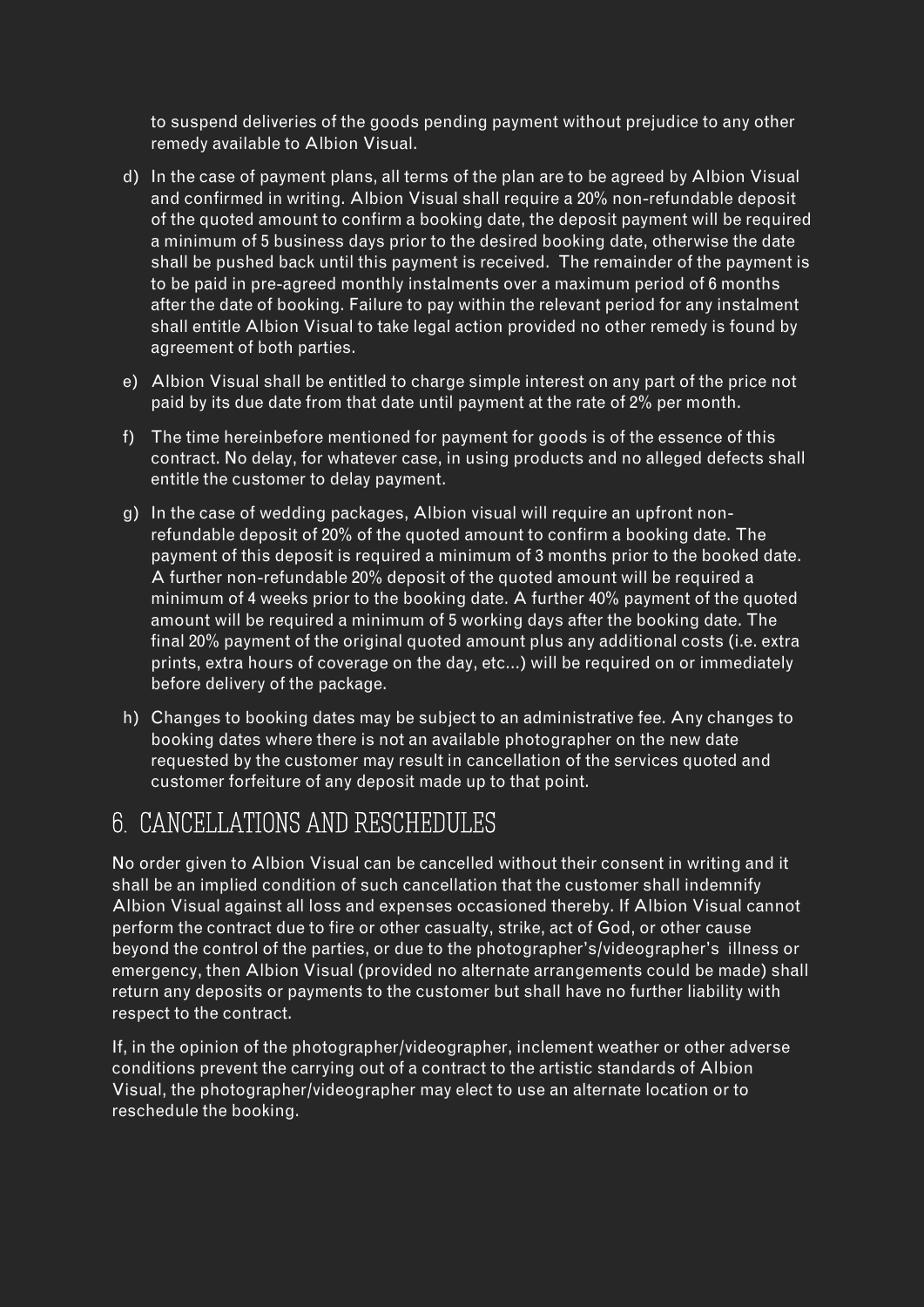Once agreed upon a final booking date, the customer may reschedule up to 5 working days prior to the date if required. After this a rebooking fee of 10% of the contracted price will be charged.

In the event of sickness prior to the booking, the customer agrees to inform Albion Visual no later than 24 hours prior to the start of the booking. The booking can be rescheduled to a new date, at the convenience of both parties, within a maximum 2-month period. Albion Visual reserves the right to reschedule outside of this time limit due to any existing commitments. If the customer fails to reschedule within the 2-month period, Albion Visual has the right to cancel the booking with all payments made non-refundable.

If in the event of the customer falling ill during the booking, Albion Visual reserves the right to reschedule the booking at the convenience of both parties, and the customer agrees to incur additional travel expenses upon rescheduling.

## 7. DELIVERY

The delivery period is quoted in good faith but is not guaranteed and is not to be binding on Albion Visual. When goods are carried and delivered by Albion Visual or any other carrier, the care, carriage and unloading thereof, whether by Albion Visual's servants or otherwise, shall be in all respects be at the customer's cost and risk, unless special arrangements have been made to the contrary in writing, and no compensation or damage will be paid by Albion Visual for loss, damage, delay accident or otherwise. The customer must notify Albion Visual within three days of any damages to goods caused in transit or any irregularity in the carriage or delivery of the goods and in the prosecution of any claim in respect thereof Albion Visual shall be the agent of the customer, who, before giving the carriers a receipt for the goods tendered, shall examine them, but if unable to do so, shall sign for the same unexamined.

Albion Visual shall not be held liable if photography/videography materials are damaged in processing, lost through camera or media malfunction, lost in transit, or otherwise lost or damaged without fault on the part of Albion Visual. If in the event Albion Visual fails to perform for any other reason, Albion Visual shall not be liable for any amount in excess of the retail value of the customer's order.

## 8. WARRANTY

- a) Albion Visual is a dealer in goods and services. Accordingly, Albion Visual shall use its best endeavours to pass to the customers the benefit of any manufacturer's warranty or guarantee given in respect of the goods.
- b) Save as aforesaid, and save in respect of death or personal injury, the provisions of Section 14 of the Sale of Goods Act 1979 (which relate to quality and fitness for purpose) are excluded and Albion Visual shall not be liable for any claim for direct, or indirect, consequential or incidental injury, loss or damage made by the customer against Albion Visual (whether in contract or in part including negligence on the part of Albion Visual, its servants or agents) arising out of or in connection with any defects in the goods.
- c) Without prejudice to the generality of the foregoing, nothing herein contained shall operate to exclude or restrict liability for breach of any obligation arising from Section 13, 14 or 15 of the Sale of Goods Act 1979 as against the customer if (s)he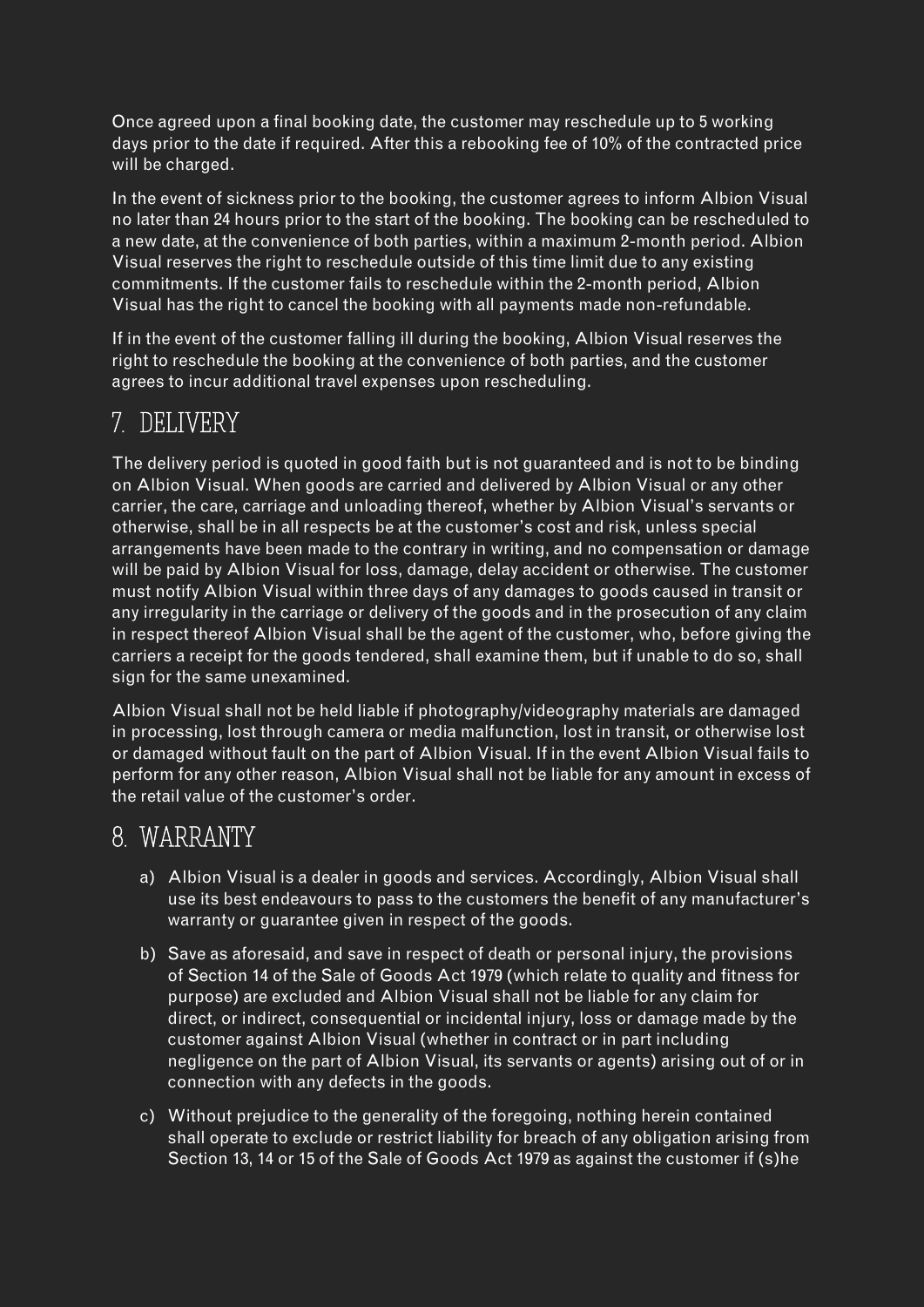is dealing as a 'consumer' as defined by Section 12 of the Unfair Contract Terms Act 1977.

d) Albion Visual's prices reflect the obligations undertaken Albion Visual and the exclusions set out in those conditions, if any of them is unacceptable to the customer, Albion Visual will re-negotiate such obligations, or exclusions, together with the price.

### 9. RISK

- a) The risk in respect of all goods shall pass to the customer as provided in the contract, or when they leave the company's premises, the property in the goods shall not pass to the customer except as provided in Condition 11.
- b) The customer shall inspect goods immediately on arrival thereof and shall give notice to Albion Visual of any matter by reason of which it may allege that the goods are not in accordance with the contract. The time limit for such notice shall be 10 business days following the receipt of goods by the customer or if related to the transport of the goods such period as will enable Albion Visual to comply with any time limit and procedure relating to acceptance of complaints or claims adopted by the carriers by whom the goods are transported. If the customer fails to give notice or report in accordance with this clause, the goods shall be deemed to be in all respects in accordance with the contract and the customer shall be bound to accept and pay for the same at the time specified above. Albion Visual shall be under no liability unless the customer complies with the provisions of this clause.
- c) No claim of any other kind whether as to goods delivered or for non-delivery of goods and whether or not based on negligence shall be greater in amount than the purchase of the goods in respect of which such claim is made. In no event shall Albion Visual be liable for special or consequential damages.

#### 10. PROPERTY

- a) Notwithstanding the provisions of Condition 10, Albion Visual and the customer expressly agree that until Albion Visual has been paid in full for any goods, such goods shall remain the property of Albion Visual.
- b) So long as the property in the goods remains in Albion Visual, the company shall have the right, without prejudice, to the obligation or the customer to purchase the goods, to re-take possession of the goods and for the purpose to go upon any premises occupied by the customer.

# 11. GOODS IN TRUST

Goods held in storage or delayed in delivery at the customer's request shall be charged to the customer when available for despatch and no liability can be accepted for the goods so held in trust. Storage will be charged for goods held for more than one month.

# 12. SITE INSTALLATION

In the event of employees carrying out site installation, special terms and conditions will apply.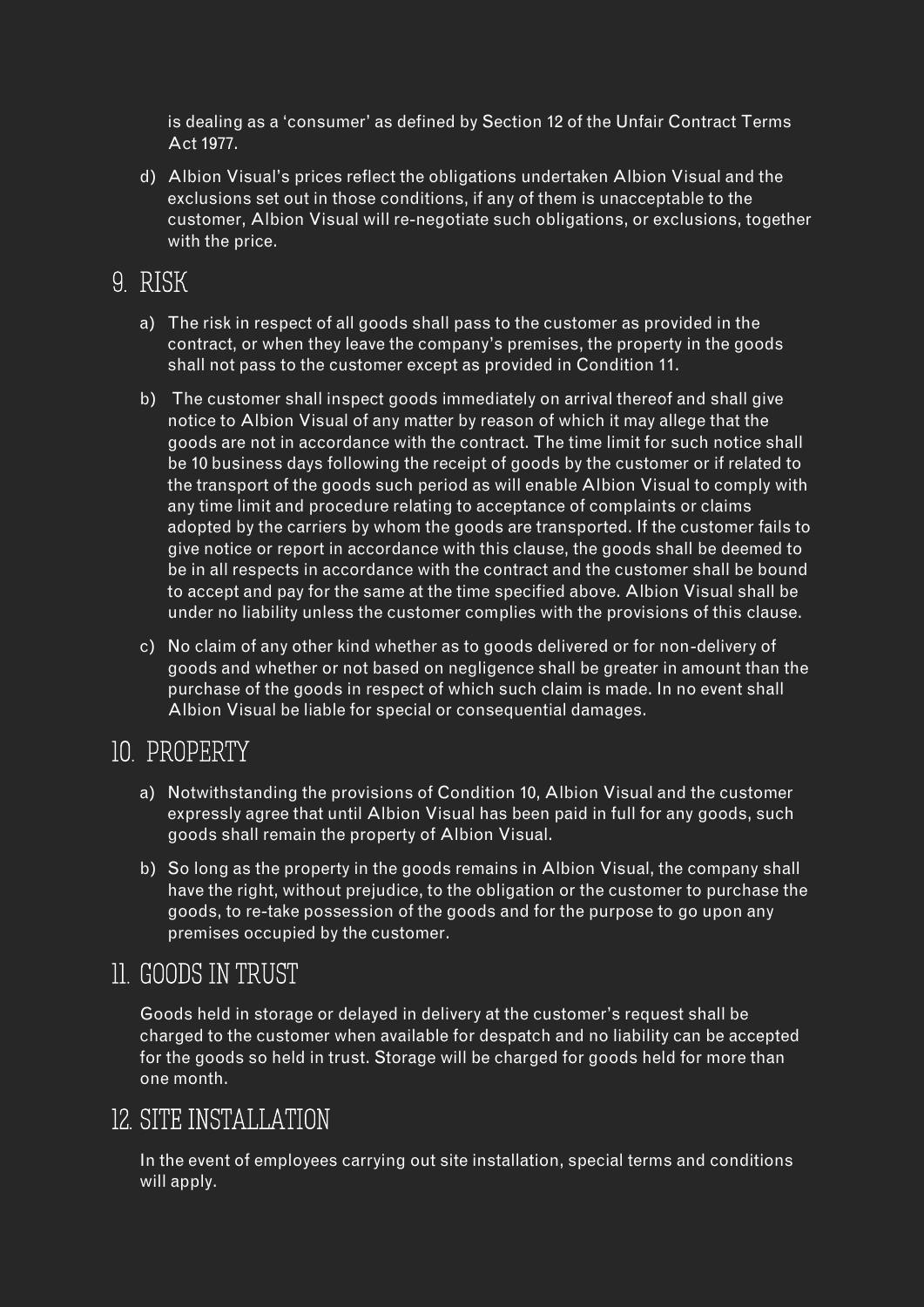# 13. VALUE ADDED TAX

Albion Visual are not VAT registered, therefore no VAT payment is required on any products sold by the business.

### 14. ALTERATIONS TO CONDITIONS

No alterations to these conditions shall apply except with the express approval of Albion Visual in writing.

#### 15. EXPORT

For all goods or services provided to an export customer, I.e. where we invoice a non-UK customer direct, special conditions will apply.

#### 16. COOKIES

A cookie file containing an identifier that is sent by a web server to a web browser and stored by the browser. The identifier is then sent back to the server each time the browser requests a page from the server. Cookies do not contain any information that personally identifies you but personal information that we store about you may be linked, by us, to the information stored in and obtained from cookies.

This website will store cookies in line with the privacy policy of our chosen provider. The privacy policy of our provider can be found here <https://www.wix.com/about/privacy>

## 17. CORRESPONDENCE

Please be aware, any correspondence with Albion Visual, or any of its servants or agents, may be recorded for training or monitoring purposes.

#### 18. COPYRIGHT

It is understood that all images taken by Albion Visual shall remain in the sole property of the business until full payment has been made for the images. This includes rights of use and any printed materials.

Once payment is made in full, the full rights of the images shall remain with Albion Visual and the customer shall receive copies of these, as well as any other goods purchased, and permission to use these images, both digitally and as prints.

Digital images and videos purchased by the customer still remain the property of Albion Visual and may not be altered in any way, shape or form, including but not limited to; editing the overall style of the image; colour, contrast or exposure changes; cropping portions of the image and adding or deleting objects, persons or graphics.

Digital images and videos purchased by the customer may not be resold. Releasing photographs or videos online by vendors (i.e. Facebook, Instagram, blog, YouTube, or any other channels) are prohibited unless Albion Visual's name, Facebook page,